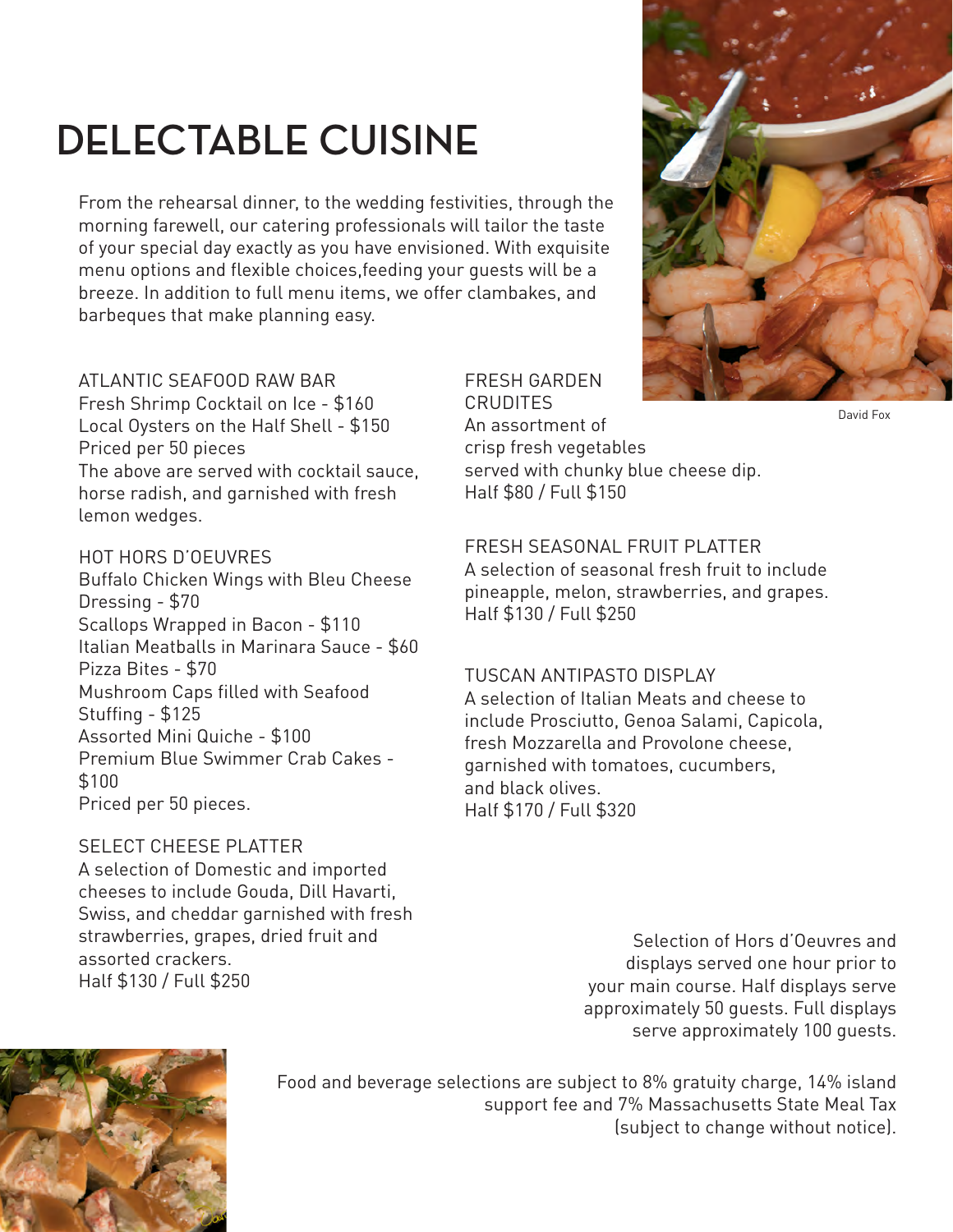# **HORS D'OEUVRES**

Sausage-Stuffed Mushrooms stuffed with sweet Italian sausage, mozzarella, fennel, and breadcrumbs \$125 / per 50 pieces

Chicken Satay with spicy dipping sauce \$125 / per 50 pieces

Beef Crostini with Horseradish \$125 / per 50 pieces

Asparagus Wraps Asparagus with asiago cheese wrapped with a delicious puff pastry \$100 / per 50 pieces

Caprese Skewers Baby mozzarella, grape tomatoes, and basil \$150 / per 50 pieces

Fillo Cups stuffed with fig, gorgonzola, and red onion compote \$100 / per 50 pieces

Red Pepper Hummus with marinated feta cheese on gluten free cracker \$100 / per 50 pieces

Gazpacho shooters with celery sticks \$125 / per 50 pieces

Mini Lobster Rolls \$250 / per 50 pieces

Chicken & Waffle Bites \$150 / per 50 pieces

Chips and Salsa with queso \$60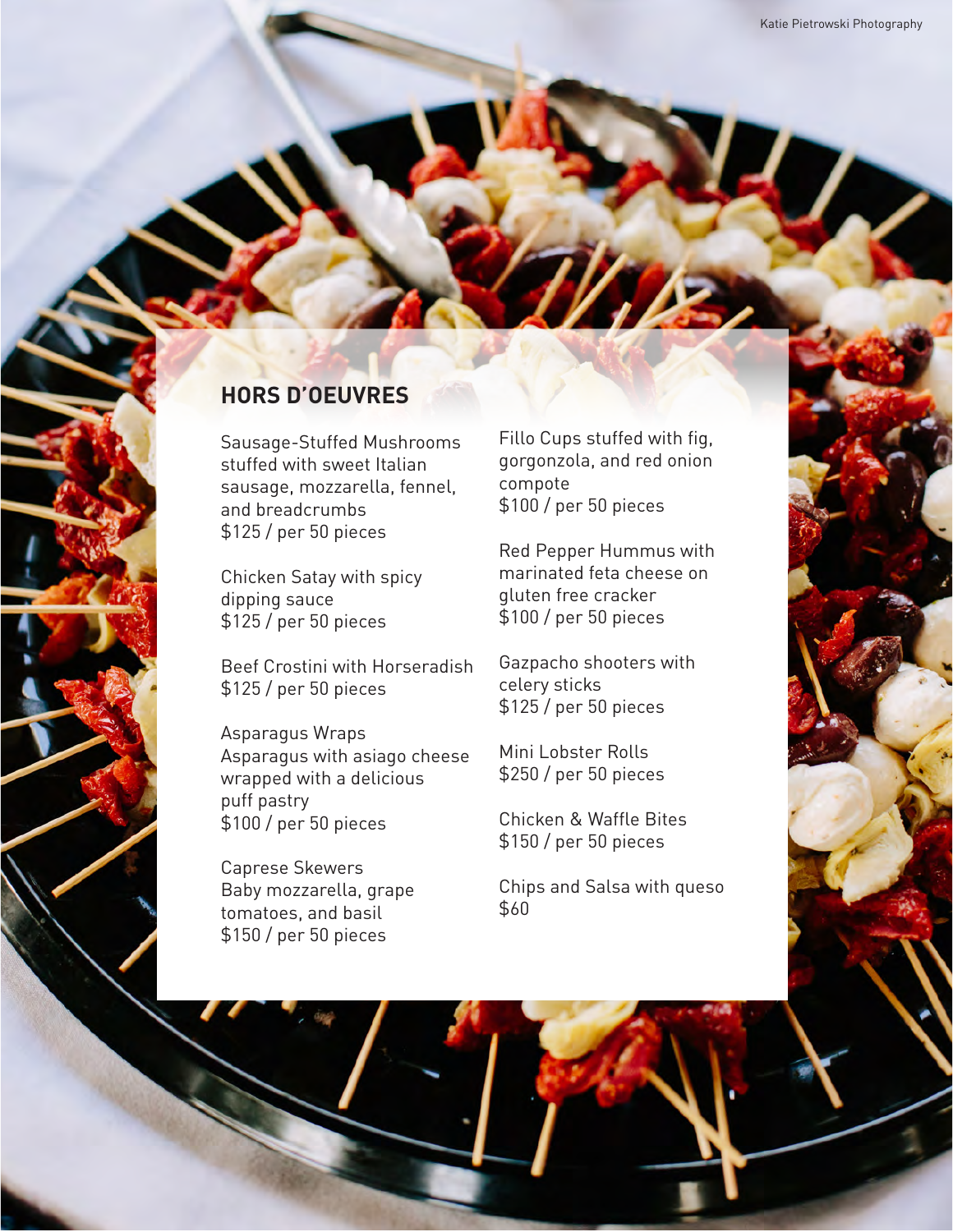# **CLAMBAKES AND BARBEQUES**

NEW ENGLAND CLAMBAKE Fresh Garden Salad with Balsamic Vinaigrette and Ranch Dressing\* Thompson Island New England Clam Chowder with Oyster Crackers Steamed Littleneck Clams\* served with Drawn Butter 1 1/2 LB Maine Lobsters\* served with Drawn Butter Grilled Seasoned Chicken Breast\* Corn on the Cob\* Rosemary and Garlic Roasted New Potatoes\* Quinoa Salad\* **Breadsticks** Fresh Apple and Blueberry Pie \$85 per person

#### ISLAND COMBO

Fresh Garden Salad with Balsamic Vinaigrette and Ranch Dressing\* Thompson Island New England Clam Chowder with Oyster Crackers Lobster Tail served with Drawn Butter or Fresh Seared Atlantic Salmon Sirloin Steak Carving Station\* Grilled Seasoned Chicken Breast\* Corn on the Cob\* Rosemary and Garlic Roasted New Potatoes\* Quinoa Salad\* **Breadsticks** Fresh Apple and Blueberry Pie \$90 per person

Food and beverage selections are subject to 8% gratuity charge,14% island support fee and 7% Massachusetts State Meal Tax (subject to change without notice).

Hannah Persson Photo





Henry + Mac Photography

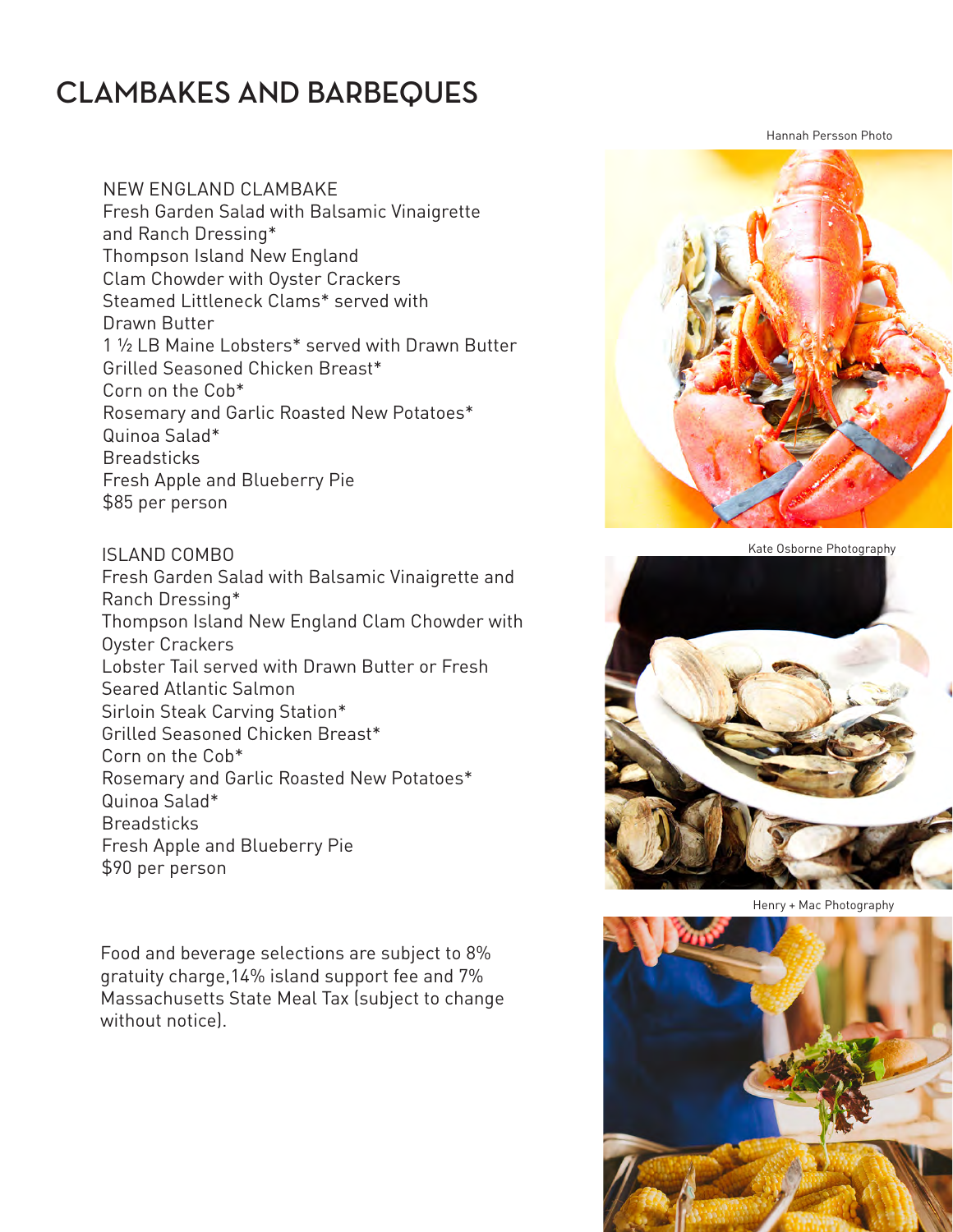

Arguesdas Photography

#### TEXAS BARBEQUE

Fresh Garden Salad Balsamic Vinaigrette and Ranch Dressing\* Homemade All Beef Chili with Tortilla Chips Sirloin Steak Carving Station\* Grilled Seasoned Chicken Breast\* Barbeque Baby Back Ribs\* Corn on the Cob\* Rosemary and Garlic Roasted New Potatoes\* Quinoa Salad\* Cornbread Fresh Apple and Blueberry Pie \$75 per person

#### **CHILDREN'S MENU**

No food or beverage charge for children under four years old or younger. Kids 5-12 years old are charged at 50% of the adult cost.

BACKYARD COOKOUT Fresh Garden Salad with Balsamic Vinaigrette or Ranch Dressing\* 1/4 lb Grilled Hamburgers\* All Beef Grilled Hot Dogs Grilled Seasoned Chicken\* Veggie Burgers\* Quinoa Salad\* German Potato Salad Platter of Sliced Beefsteak Ripe Tomatoes, Sliced Spanish Onions, Shredded Lettuce and Pickle Spears\* Potato Chips Refreshing Sliced Watermelon\* Freshly Baked Chocolate Chip Cookies \$70 per person

#### **SPECIALTY DIETARY OPTIONS**

Vegetarian options included with each menu option. \*Signifies Gluten Free